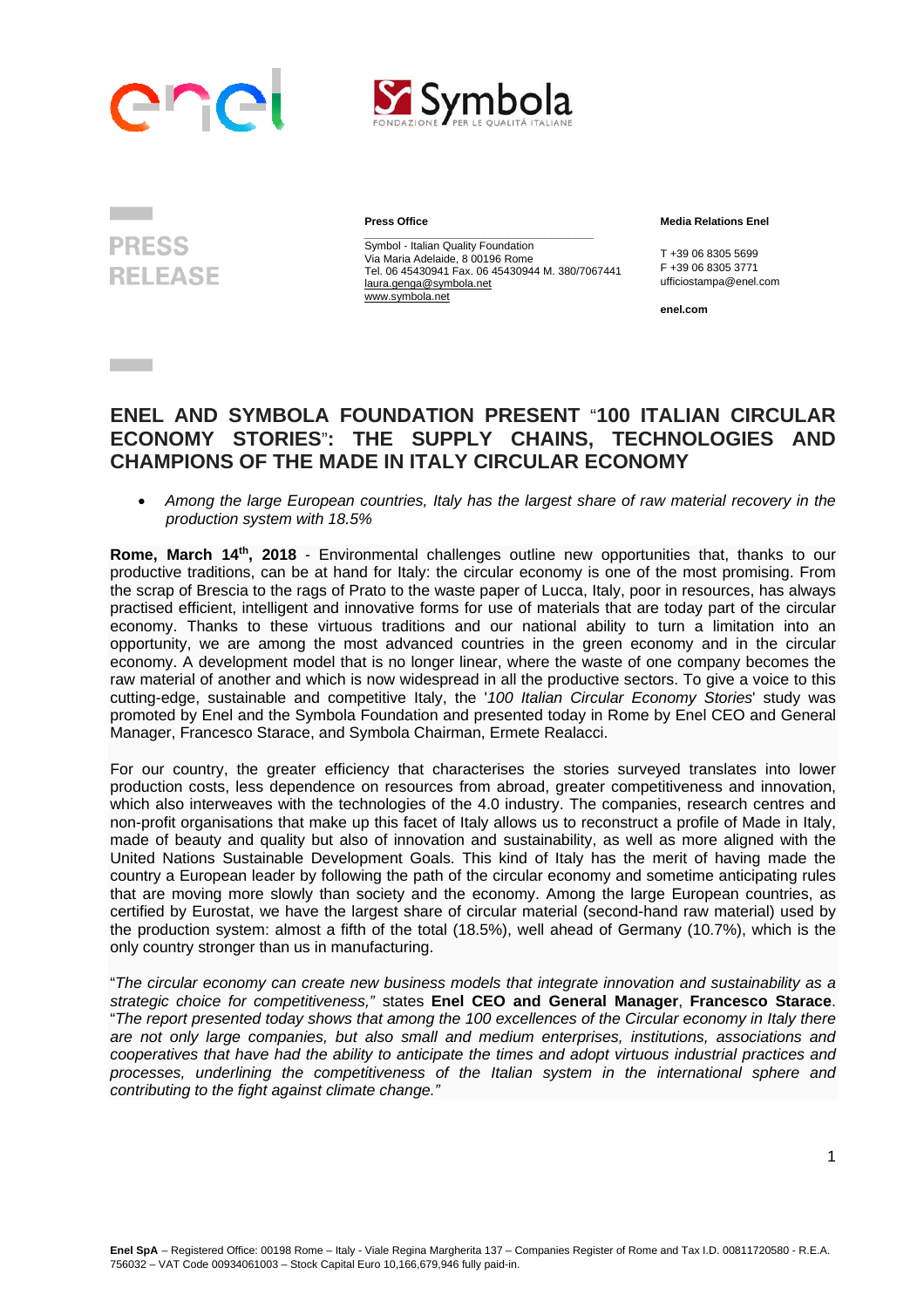



*"The one hundred excellences of this report describe a country that, despite many problems and delays, has advanced experiences pertaining to crucial issues such as environmental sustainability, management of resource scarcity and the fight against climate change," states the Chairman of the Symbola Foundation, Ermete Realacci. "The recovery of materials saves us primary energy for over 17 million tonnes of oil equivalent per year and emissions for about 60 million tonnes of CO2, helping to make our economy more efficient and competitive. These hundred stories tell us about a country that promotes itself and innovates without losing its soul; they tell us about a model of economy and society that are more sustainable, competitive and equitable, which could represent the Italian answer to the burning questions that the present and the future pose to the planet."*

According to Eurostat, Italy, with 256.3 tonnes per million euro produced, is the most efficient among the large European countries in the consumption of materials after Great Britain (which uses 223.4 tons of materials per million euro, but has an economy more connected to finance). Italy has improved its performance compared to 2008 by halving its consumption of materials and posting a much stronger performance than Germany, which today uses 423.6 tonnes of materials per million euro.

We are second for industrial recycling with 48.5 million tons of non-hazardous waste sent to be recycled (after Germany with 59.2 million tonnes but before France, 29.9 tonnes, United Kingdom, 29.9 tonnes and Spain, 27 tonnes). This recovery of materials saves primary energy for more than 17 million tonnes of oil equivalent per year, and emissions for around 60 million tonnes of  $CO<sub>2</sub>$  (elaboration of the Italian research institute Ambiente Italia).

The crucial theme of planning to extend the life of products, for reuse and recycling, not only offers efficiencies and synergies between supply chains, but also new opportunities for development and employment, encouraging creativity, product and process innovation, as well as favouring the new skills that universities are promoting. The circular economy renews and enriches our vocation for design and offers new life to the green economy and to made in Italy.

## **Below is a list per sector of the 100 stories told in the document:**

CLOTHING AND ACCESSORIES: Aquafil (TN) | Carmina Campus (RM) | Cartina (PO) | Cooperativa Sociale QUID (VR)| Garbagelab (MI) | Nuova Fratelli Boretti (PO) | Orange Fiber (CT) | OVS (VE) | RadiciGroup (BG) | REDO Upcycling (TN) | Regenesi (RA) | Salvatore Ferragamo (FI) | Thermore (MI) | Torcitura Padana (PV)| Vegea (TN) |

ENABLERS/PLATFORMS: Armadioverde.it – 4 Baby (MI) | Astelav (TO) | CiAl (MI) | Cobat (RM) | Comieco (MI) | CONAI (MI) | CONOU (RM) | Cooperativa Sociale Insieme (VI) | Corepla (MI) | CoReVe(MI) | Ecolamp (MI) | Ecopneus (MI) | Fondazione Banco Alimentare onlus (MI) | Fondazione Cariplo (MI) | Giunko (BO) | Gruppo Hera (BO) | Intesa Sanpaolo (TO) | Last Minute Market (BO) | Nolpal (RA) | Remedia (MI) | Renovo (MN) | Repair Cafè Aggiustotutto (RM)| Ricrea (MI) | Rilegno (FC) | Subito (MI)|

AGRO-FOOD: CDA di Cattelan (UD) | Dalma Mangimi (CN)| Eataly (CN) | Osteria Francescana (MO)

FURNITURE/ CONSTRUCTION: Avanguardia (VR) | Caimi Brevetti (MB) | Catalyst Group (FI) | Ecomat (RN) | Edilatte (VS) | Enerpaper | Florim (MO) | Gruppo Fantoni (UD) | Kubedesign (AN) | Manifattura Maiano (FI) | Mapei Group (MI) | Passoni Nature (UD) | Riva Industria Mobili (CO) | Saviola Holding (MN) | Valcucine (PN)